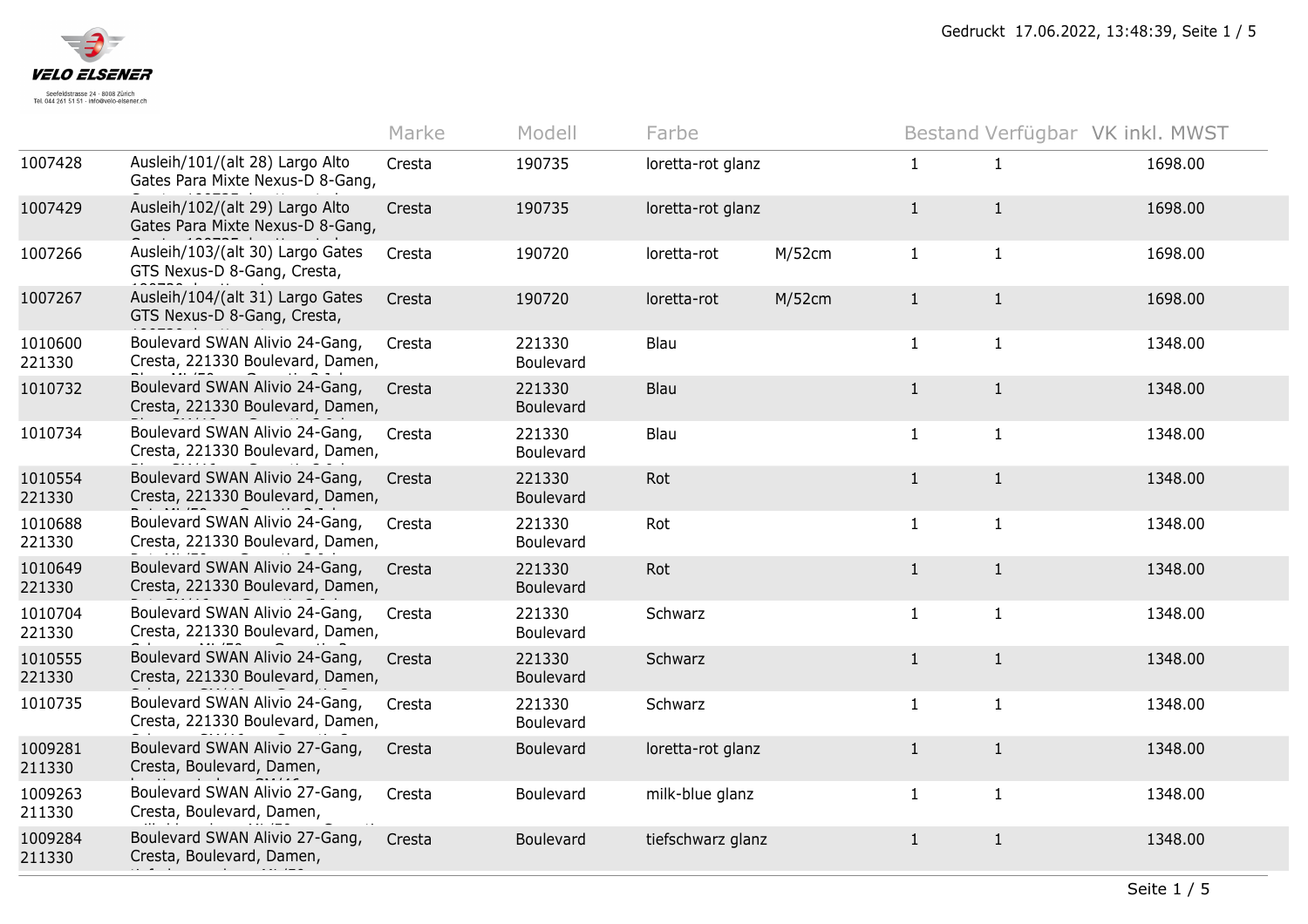|                   |                                                                             | Marke  | Modell                          | Farbe                                 |              | Bestand Verfügbar VK inkl. MWST |         |
|-------------------|-----------------------------------------------------------------------------|--------|---------------------------------|---------------------------------------|--------------|---------------------------------|---------|
| 1010654<br>221230 | Cresta, Sfera GOR Apex 11-Gang,<br>Unisex, Grau, M/50cm, Garantie 2         | Cresta | Sfera GOR Apex Grau<br>11-Gang  |                                       | $\mathbf{1}$ | $\mathbf{1}$                    | 1948.00 |
| 1010655<br>221230 | Cresta, Sfera GOR Apex 11-Gang, Cresta<br>Unisex, Grau, M/50cm, Garantie 2  |        | Sfera GOR Apex Grau<br>11-Gang  |                                       | $\mathbf{1}$ | $\mathbf{1}$                    | 1948.00 |
| 1010652<br>221230 | Cresta, Sfera GOR Apex 11-Gang,<br>Unisex, Grau, S/46cm, Garantie 2         | Cresta | Sfera GOR Apex Grau<br>11-Gang  |                                       | $\mathbf{1}$ | $\mathbf{1}$                    | 1948.00 |
| 1010651<br>221230 | Cresta, Sfera GOR Apex 11-Gang,<br>Unisex, Grau, S/46cm, Garantie 2         | Cresta | Sfera GOR Apex Grau<br>11-Gang  |                                       | $\mathbf{1}$ | $\mathbf{1}$                    | 1948.00 |
| 1010660<br>221220 | Cresta, Sfera GTS Apex1 11-Gang, Cresta<br>Unisex, Grau, L/56cm, Garantie 2 |        | Sfera GTS Apex1 Grau<br>11-Gang |                                       | $\mathbf{1}$ | $\mathbf{1}$                    | 1948.00 |
| 1010658<br>221220 | Cresta, Sfera GTS Apex1 11-Gang, Cresta<br>Unisex, Grau, M/52cm, Garantie 2 |        | Sfera GTS Apex1 Grau<br>11-Gang |                                       | $\mathbf{1}$ | $\mathbf{1}$                    | 1948.00 |
| 1010659<br>221220 | Cresta, Sfera GTS Apex1 11-Gang, Cresta<br>Unisex, Grau, M/52cm, Garantie 2 |        | Sfera GTS Apex1 Grau<br>11-Gang |                                       | $\mathbf{1}$ | $\mathbf{1}$                    | 1948.00 |
| 1010656<br>221220 | Cresta, Sfera GTS Apex1 11-Gang, Cresta<br>Unisex, Grau, S/48cm, Garantie 2 |        | Sfera GTS Apex1 Grau<br>11-Gang |                                       | $\mathbf{1}$ | $\mathbf{1}$                    | 1948.00 |
| 1009314<br>210670 | E-Drive Corso NEO+ GOR Bosch<br>PT625 G4 CX SLX 12-Gang, Cresta,            | Cresta | Corso NEO+ GOR schlamm matt     |                                       | $\mathbf{1}$ | $\mathbf{1}$                    | 5298.00 |
| 1009317<br>210670 | E-Drive Corso NEO+ GOR Bosch<br>PT625 G4 CX SLX 12-Gang, Cresta,            | Cresta | Corso NEO+ GOR schlamm matt     |                                       | $\mathbf{1}$ | $\mathbf{1}$                    | 5298.00 |
| 1009778<br>210680 | E-Drive Corso NEO+ GTS Bosch<br>PT625 G4 CX Enviolo TR Gates,               | Cresta | <b>GTS</b>                      | Corso Neo Gates graphit-black-mat     | $\mathbf{1}$ | $\mathbf{1}$                    | 5698.00 |
| 1009328<br>210660 | E-Drive Corso NEO+ GTS Bosch<br>PT625 G4 CX SLX 12-Gang, Cresta,            | Cresta |                                 | Corso NEO+ GTS graphit-black-mat      | $\mathbf{1}$ | $\mathbf{1}$                    | 5298.00 |
| 1009777<br>210660 | E-Drive Corso NEO+ GTS Bosch<br>PT625 G4 CX SLX 12-Gang, Cresta,            | Cresta |                                 | Corso NEO+ GTS graphit-black-mat<br>t | $\mathbf{1}$ | $\mathbf{1}$                    | 5298.00 |
| 1009873<br>210950 | E-Drive Giramondo NEO+ GTS<br>Bosch PT1125 G4 CX SLX 12-Gang,               | Cresta | Giromondo                       | lava-rot-glanz                        | $\mathbf{1}$ | $\mathbf{1}$                    | 6298.00 |
| 1009811<br>210370 | E-Drive Giro Neo DS Fully Bosch<br>PT625 G4 CX SLX 12-Gang, Cresta,         | Cresta | Giro Neo DS Fully metall matt   |                                       | $\mathbf{1}$ | $\mathbf{1}$                    | 5698.00 |
| 1009828<br>210370 | E-Drive Giro Neo DS Fully Bosch<br>PT625 G4 CX SLX 12-Gang, Cresta,         | Cresta | Giro Neo DS Fully metall matt   |                                       | $\mathbf{1}$ | $\mathbf{1}$                    | 5698.00 |
| 1009885<br>210370 | E-Drive Giro Neo DS Fully Bosch<br>PT625 G4 CX SLX 12-Gang, Cresta,         | Cresta | Giro Neo DS Fully metall matt   |                                       | $\mathbf{1}$ | $\mathbf{1}$                    | 5698.00 |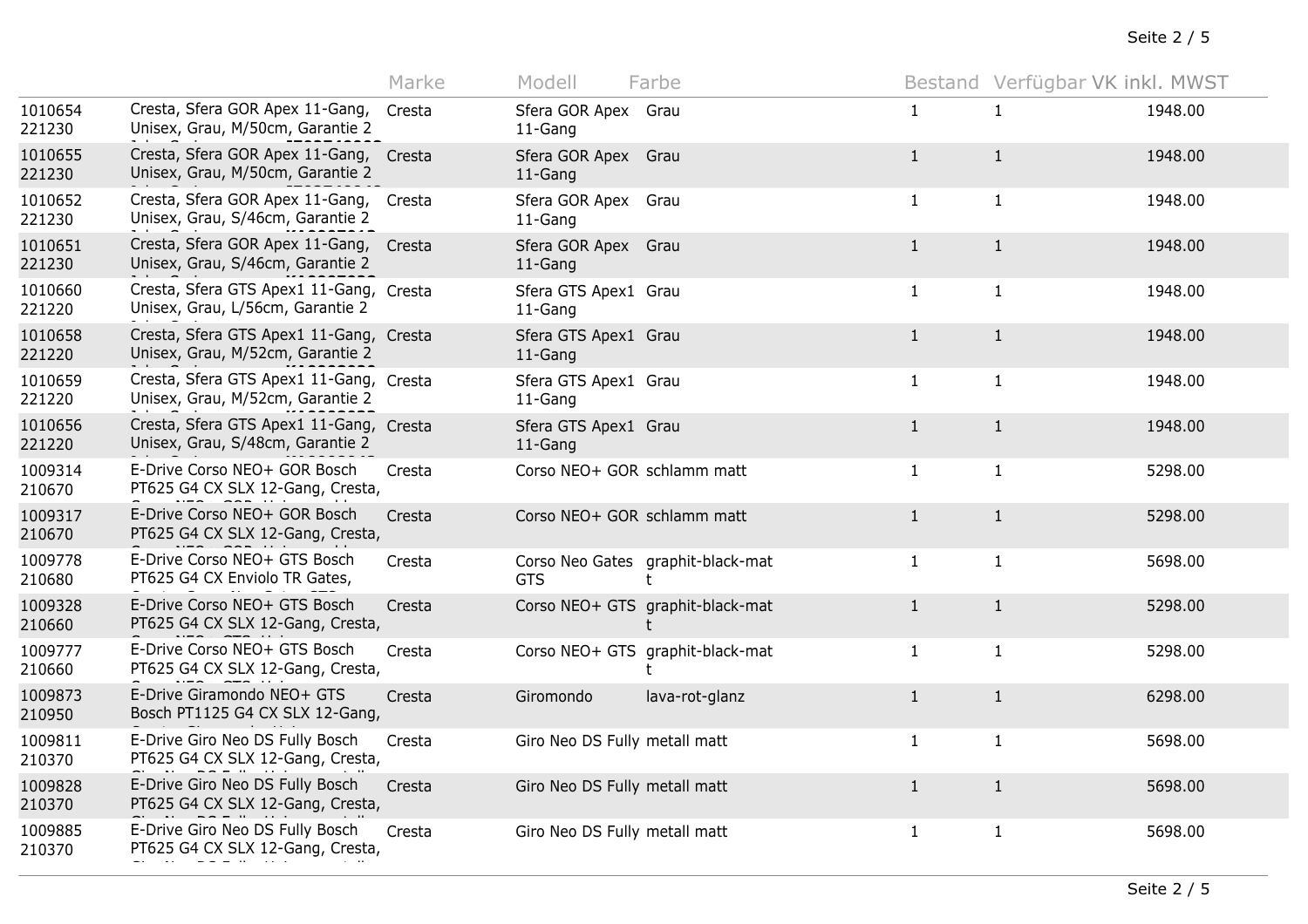|                   |                                                                     | Marke  | Modell                               | Farbe                                  |              | Bestand Verfügbar VK inkl. MWST |         |
|-------------------|---------------------------------------------------------------------|--------|--------------------------------------|----------------------------------------|--------------|---------------------------------|---------|
| 1009983<br>210370 | E-Drive Giro Neo DS Fully Bosch<br>PT625 G4 CX SLX 12-Gang, Cresta, | Cresta | Giro Neo DS Fully metall matt        |                                        | $\mathbf{1}$ | $\mathbf{1}$                    | 5698.00 |
| 1009984<br>210370 | E-Drive Giro Neo DS Fully Bosch<br>PT625 G4 CX SLX 12-Gang, Cresta, | Cresta | Giro Neo DS Fully metall matt        |                                        | $\mathbf{1}$ | $\mathbf{1}$                    | 5698.00 |
| 1010159<br>220290 | E-Drive Giro NEO+ GOR Bosch<br>PT625 G4 CX Enviolo TR Gates,        | Cresta | Giro Neo+ GOR<br>Gates               | petrol matt                            | $\mathbf{1}$ | $\mathbf{1}$                    | 5348.00 |
| 1010160<br>220290 | E-Drive Giro NEO+ GOR Bosch<br>PT625 G4 CX Enviolo TR Gates,        | Cresta | Giro NEO+ GOR<br>Gates               | petrol matt                            | $\mathbf{1}$ | $\mathbf{1}$                    | 5348.00 |
| 1010163<br>220280 | E-Drive Giro NEO+ GTS Bosch<br>PT625 G4 CX Enviolo TR Gates,        | Cresta | Gates                                | 220280 Giro Neo graphit-black-mat<br>t | $\mathbf{1}$ | $\mathbf{1}$                    | 5348.00 |
| 1010162<br>220280 | E-Drive Giro NEO+ GTS Bosch<br>PT625 G4 CX Enviolo TR Gates,        | Cresta | 220280 Giro Neo petrol-matt<br>Gates |                                        | $\mathbf{1}$ | $\mathbf{1}$                    | 5348.00 |
| 1010156<br>220280 | E-Drive Giro NEO+ GTS Bosch<br>PT625 G4 CX Enviolo TR Gates,        | Cresta | Giro Neo+ GOR<br>Gates               | graphit-black-mat<br>t                 | $\mathbf{1}$ | $\mathbf{1}$                    | 5348.00 |
| 1010254<br>220810 | E-Drive Roadster NEO GTS Bosch<br>PT625 G4 CX XT-LG 11-Gang,        | Cresta | NEO GTS                              | 220810/Roadster denim-blue glanz       | $\mathbf{1}$ | $\mathbf{1}$                    | 4998.00 |
| 1010255<br>220810 | E-Drive Roadster NEO GTS Bosch<br>PT625 G4 CX XT-LG 11-Gang,        | Cresta | <b>NEO GTS</b>                       | 220810/Roadster denim-blue glanz       | $\mathbf{1}$ | $\mathbf{1}$                    | 4998.00 |
| 1010253<br>220810 | E-Drive Roadster NEO GTS Bosch<br>PT625 G4 CX XT-LG 11-Gang,        | Cresta | Roadster NEO<br><b>GTS</b>           | denim-blue glanz                       | $\mathbf{1}$ | $\mathbf{1}$                    | 4998.00 |
| 1010698<br>220770 | E-Drive Viva NEO+ MONO Bosch<br>PT625 G4 CX Enviolo TR Gates        | Cresta | Viva NEO+ MONO Blau<br>Gates         |                                        | $\mathbf{1}$ | $\mathbf{1}$                    | 5398.00 |
| 1010180<br>220770 | E-Drive Viva NEO+ MONO Bosch<br>PT625 G4 CX Enviolo TR Gates        | Cresta | Viva NEO+ MONO Blau<br>Gates         |                                        | $\mathbf{1}$ | $\mathbf{1}$                    | 5398.00 |
| 1010690           | E-Drive Viva NEO+ MONO Bosch<br>PT625 G4 CX Enviolo TR Gates        | Cresta | 220770/Viva<br>NEO+ MONO             | Ash Glanz                              | $\mathbf{1}$ | $\mathbf{1}$                    | 5398.00 |
| 1010093<br>220770 | E-Drive Viva NEO+ MONO Bosch<br>PT625 G4 CX Enviolo TR Gates,       | Cresta | Viva NEO+ MONO Ash Glanz<br>Gates    |                                        | $\mathbf{1}$ | $\mathbf{1}$                    | 5398.00 |
| 1010687<br>220770 | E-Drive Viva NEO+ MONO Bosch<br>PT625 G4 CX Enviolo TR Gates,       | Cresta | Viva NEO+ MONO Ash Glanz<br>Gates    |                                        | $\mathbf{1}$ | $\mathbf{1}$                    | 5398.00 |
| 1010177<br>220770 | E-Drive Viva NEO+ MONO Bosch<br>PT625 G4 CX Enviolo TR Gates,       | Cresta | Viva NEO+ MONO Blau<br>Gates         |                                        | $\mathbf{1}$ | $\mathbf{1}$                    | 5398.00 |
| 1010697<br>220770 | E-Drive Viva NEO+ MONO Bosch<br>PT625 G4 CX Enviolo TR Gates,       | Cresta | Viva NEO+ MONO Blau<br>Gates         |                                        | $\mathbf{1}$ | $\mathbf{1}$                    | 5398.00 |
|                   |                                                                     |        |                                      |                                        |              |                                 |         |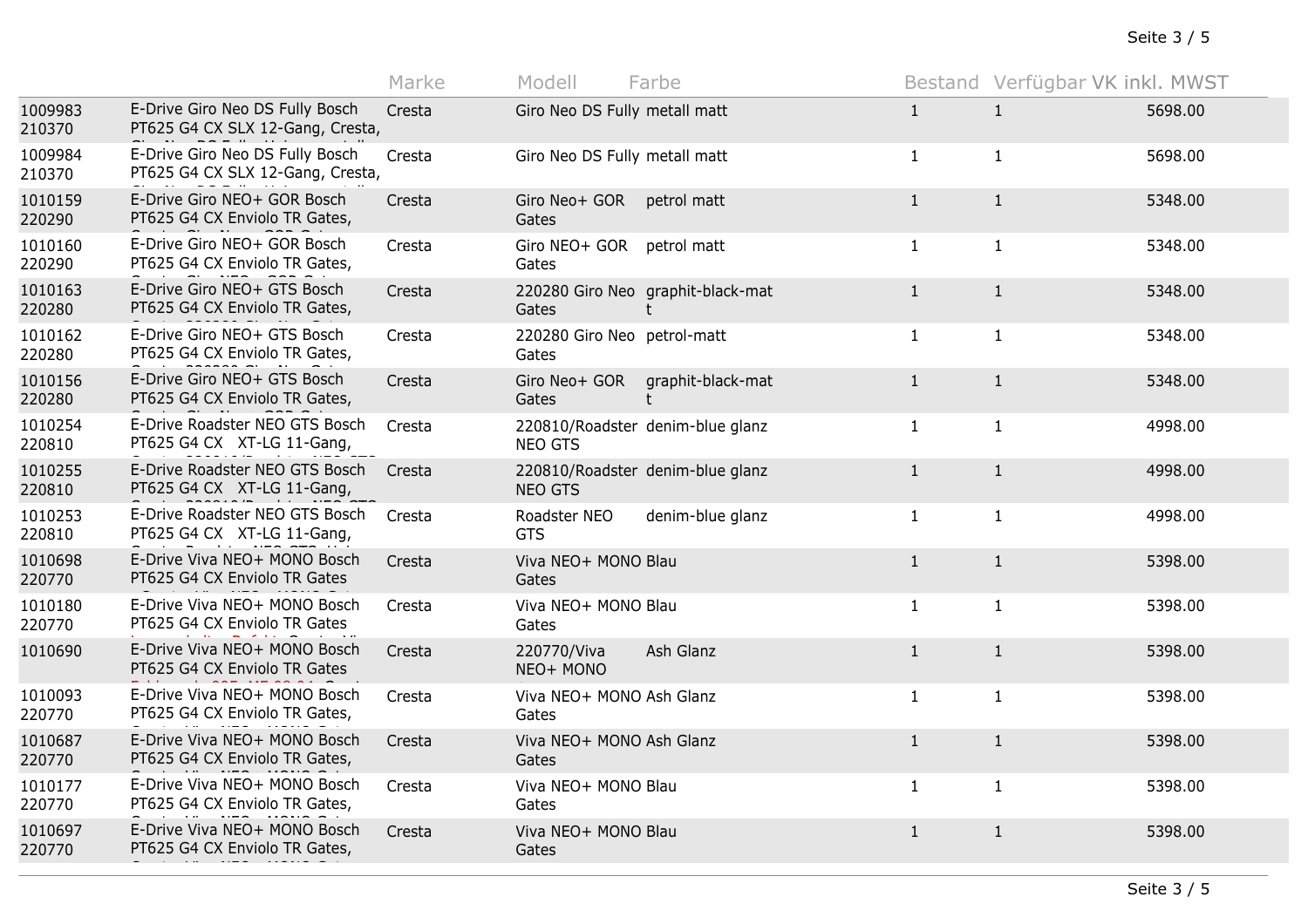|                   |                                                                     | Marke  | Modell                                      | Farbe                            |              | Bestand Verfügbar VK inkl. MWST |         |
|-------------------|---------------------------------------------------------------------|--------|---------------------------------------------|----------------------------------|--------------|---------------------------------|---------|
| 1010694<br>220770 | E-Drive Viva NEO+ MONO Bosch<br>PT625 G4 CX Enviolo TR Gates,       | Cresta | Viva NEO+ MONO Gelb<br>Gates                |                                  | $\mathbf{1}$ | $\mathbf{1}$                    | 5398.00 |
| 1010695<br>220770 | E-Drive Viva NEO+ MONO Bosch<br>PT625 G4 CX Enviolo TR Gates,       | Cresta | Viva NEO+ MONO Gelb<br>Gates                |                                  | $\mathbf{1}$ | $\mathbf{1}$                    | 5398.00 |
| 1010696<br>220770 | E-Drive Viva NEO+ MONO Bosch<br>PT625 G4 CX Enviolo TR Gates,       | Cresta | Viva NEO+ MONO Gelb<br>Gates                |                                  | $\mathbf{1}$ | $\mathbf{1}$                    | 5398.00 |
| 1010705<br>220770 | E-Drive Viva NEO+ MONO Bosch<br>PT625 G4 CX Enviolo TR Gates,       | Cresta | Viva NEO+ MONO Rot<br>Gates                 |                                  | $\mathbf{1}$ | $\mathbf{1}$                    | 5398.00 |
| 1010181<br>220770 | E-Drive Viva NEO+ MONO Bosch<br>PT625 G4 CX Enviolo TR Gates,       | Cresta | Viva NEO+ MONO Sunlight Glanz<br>Gates      |                                  | $\mathbf{1}$ | $\mathbf{1}$                    | 5398.00 |
| 1010699<br>220770 | E-Drive Viva NEO+ MONO Bosch<br>PT625 G4 CX Enviolo TR Gates,       | Cresta | Viva NEO+ MONO Weiss<br>Gates               |                                  | $\mathbf{1}$ | $\mathbf{1}$                    | 5398.00 |
| 1010703<br>220770 | E-Drive Viva NEO+ MONO Bosch<br>PT625 G4 CX Enviolo TR Gates,       | Cresta | Viva NEO+ MONO Weiss<br>Gates               |                                  | $\mathbf{1}$ | $\mathbf{1}$                    | 5398.00 |
| 1010794<br>220780 | E-Drive Viva NEO+ MONO Bosch<br>PT625 G4 Speed Deore 10-Gang,       | Cresta | Viva NEO+ MONO Blau<br>Speed Deore          |                                  | $\mathbf{1}$ | $\mathbf{1}$                    | 5398.00 |
| 1010795<br>220780 | E-Drive Viva NEO+ MONO Bosch<br>PT625 G4 Speed Deore 10-Gang,       | Cresta | Viva NEO+ MONO Gelb<br>Speed Deore          |                                  | 1            | $\mathbf{1}$                    | 5398.00 |
| 1010791<br>220780 | E-Drive Viva NEO+ MONO Bosch<br>PT625 G4 Speed Deore 10-Gang,       | Cresta | Viva NEO+ MONO Grau<br>Speed Deore          |                                  | $\mathbf{1}$ | $\mathbf{1}$                    | 5398.00 |
| 1010796<br>220780 | E-Drive Viva NEO+ MONO Bosch<br>PT625 G4 Speed Deore 10-Gang,       | Cresta | Viva NEO+ MONO Rot<br>Speed Deore           |                                  | $\mathbf{1}$ | $\mathbf{1}$                    | 5398.00 |
| 1010793<br>220780 | E-Drive Viva NEO+ MONO Bosch<br>PT625 G4 Speed Deore 10-Gang,       | Cresta | Viva NEO+ MONO Weiss<br>Speed Deore         |                                  | $\mathbf{1}$ | $\mathbf{1}$                    | 5398.00 |
| 1009839<br>210790 | E-Drive Viva NEO+ MONO Bosch<br>PT625 G4 Speed Enviolo TR Gates,    | Cresta | Viva NEO+ MONO Faded Denim<br>Gates, 45km/h | Glanz                            | $\mathbf{1}$ | $\mathbf{1}$                    | 5598.00 |
| 1010572<br>220795 | E-Drive Viva NEO+ X MONO Bosch Cresta<br>PT625 G4 CX XT-LG 11-Gang, |        | Viva NEO+ X<br><b>MONO</b>                  | Blau                             | $\mathbf{1}$ | $\mathbf{1}$                    | 5698.00 |
| 1010627<br>220795 | E-Drive Viva NEO+ X MONO Bosch Cresta<br>PT625 G4 CX XT-LG 11-Gang, |        | Viva NEO+ X<br><b>MONO</b>                  | Gelb                             | $\mathbf{1}$ | $\mathbf{1}$                    | 5698.00 |
| 1010626<br>220795 | E-Drive Viva NEO+ X MONO Bosch Cresta<br>PT625 G4 CX XT-LG 11-Gang, |        | Viva NEO+ X<br><b>MONO</b>                  | Gelb                             | $\mathbf{1}$ | $\mathbf{1}$                    | 5698.00 |
| 1010028<br>221310 | Largo Alto Gates GTS Nexus-D<br>8-Gang, Cresta, Largo Alto Gates    | Cresta | GTS Nexus-D                                 | Largo Alto Gates eisen-grau matt | $\mathbf{1}$ | $\mathbf{1}$                    | 1848.00 |